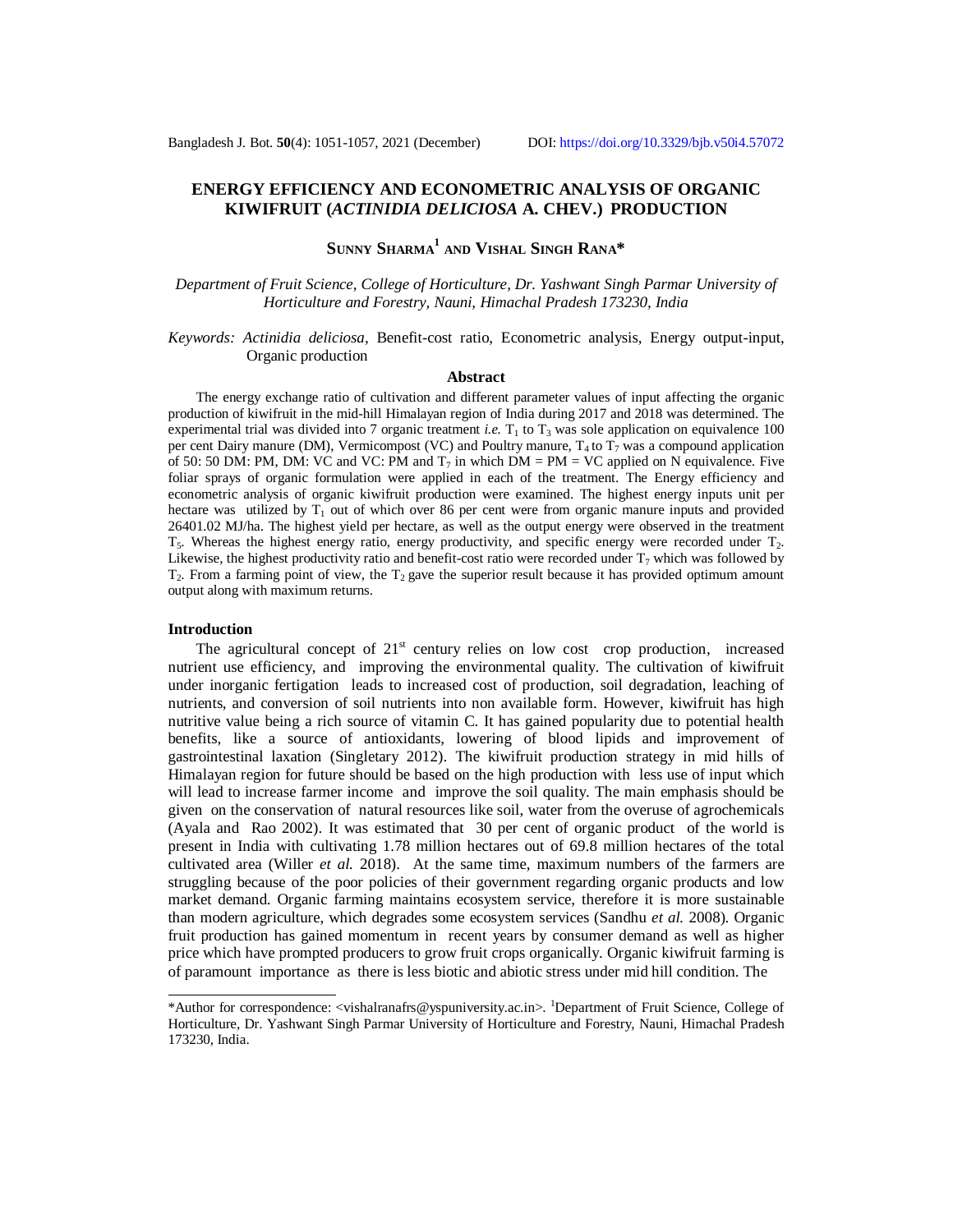kiwifruit orchardists are mainly dependent on different energy resources such as electricity, fuels, agrochemicals, etc. The use of energies in efficient way would lead to optimum quality fruit production and also contributes to the national economy and increase farmers profitability. The resulted outcome from plant (fruit and by products) is known as output energy. The development of input of system of energy compared to the output of products should therefore help to reduce the emissions of greenhouse gases (GHG's) in agricultural production (Kızılaslan 2009).

Energy efficiency contributes to the economy in the rural area with the competitiveness of sustainable agriculture, increased profitability, and productivity (Mohamaddi *et al.* 2010). In addition, the benefit-cost ratio, the use of direct and indirect energy, renewable and non-renewable energy were determined. Several researches have been performed on energy input- output analysis of agricultural products and the environmental impact of energy efficiency. For example, researches have been done on energy input-output analyses of organic fruit crops like citrus (Yilmaz and Aydin 2020), grape (Baran *et al.* 2017a), walnut (Baran *et al.* 2017b), mulberry (Gokdogan *et al.* 2017), lemon (Bilgili 2012), and cherry (Kizilaslan 2009). Although many experimental works have been done on energy input-output analysis in horticulture, there is no study on the energy input-output analysis of organic kiwifruit production. In the present study, the energy efficiency of kiwifruit production, net energy, energy productivity, and specific energy were assessed. Besides the energy input-output analysis of organic kiwifruit production was also evaluated. Since the information for kiwifruit cv. Allison is lacking, therefore, an effort was also made to compute data on energy use pattern, energy input, output ratio and economic analysis of kiwifruit production to help the growers.

#### **Material and Methods**

The experiment block was situated at an elevation of 1260 m above mean sea level with latitude of 30° 50' North and longitude of 77°11'30" East. The average annual rainfall of the area is about 100-130 cm. A field experiment was laid out by using randomized block design with 3 replications for 9 years old vine of kiwifruit cv, Allison at an experimental block of the Department of Fruit Science, Dr YS Parmar UHF, Nauni, Solan, HP, India. Data were recorded from seven different treatment combinations comprising 200 kg Dairy Manure (100% DM-T<sub>1</sub>); 48.8 kg vermicompost- (100% VC- T<sub>2</sub>), 33.0 kg poultry manure (100% PM-T<sub>3</sub>), 100 kg DM + 16.50 kg PM (50:50- T4), 100kg DM + 24.4 kg VC (50:50-T5), 16.50kg PM + 24.4 kg VC (50:50  $T_6$ ), DM 66.50 kg + 8.250 kg PM +16.24 kg VC t (equal proportion- $T_7$ ) on N equivalence were in use for estimation of energy. In addition to these treatments, 5 sprays of liquid organic formulation were applied. Kiwifruit vines of the variety 'Allison' were carefully chosen for the experiment and were planted in 2009, T-bar trained, with rows oriented north-south at a spacing of  $4.0 \text{ m} \times 6.0 \text{ m}$  (416 vines/ha), the female: male ratio was 9:1 out which 376 were female.

The energy inputs were estimated based on the time required for each operation (schedule), a number of manpower, machinery and inputs used such as manures and liquid formulations (Tsatsarelis 1993). The energy equivalent of the inputs used in the production of the kiwifruit is presented in Table 1. The Energy used in cultural operations like tillage, irrigation, manures and foliar application, spraying, harvesting, transportation etc. in kiwifruit is also shown in Table 1. The human activity was calculated by this conversion factor *i.e.* one man-hour  $= 1.96$  MJ/ha (Table 1). The energy effectiveness parameters were used to determine the relationship between energy consumption and total output and production per hectare. The Energy ratio, specific energy, energy productivity, energy intensiveness and net energy yield were measured as recommended by Mani *et al.* (2007). This ratio is generally higher in lower and higher energy input, which indicates the law of diminishing return. Gross profit, net return and benefit cost ratio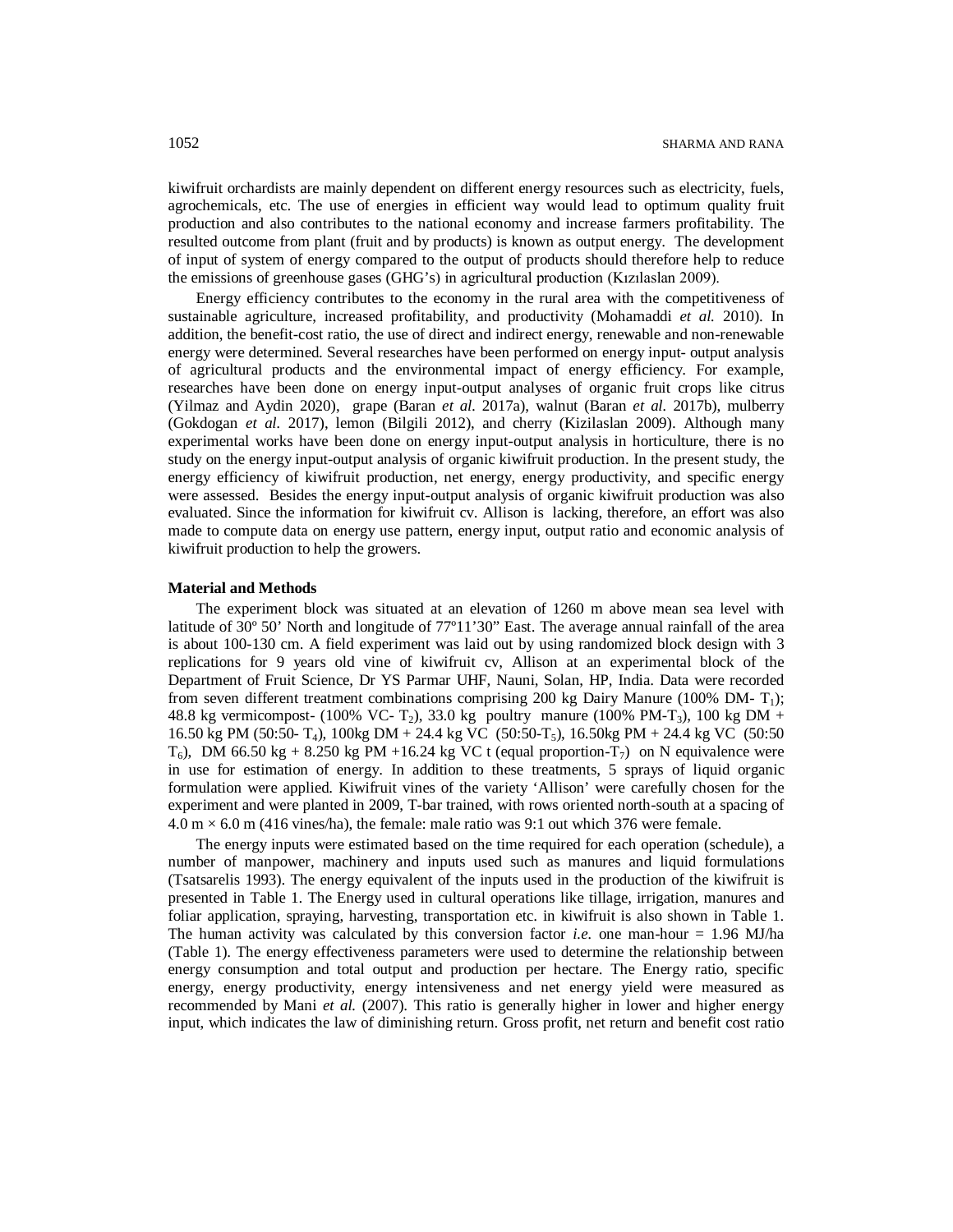was worked out keeping sale price of kiwifruit 1.34 \$/kg. Energy efficiency is a useful tool to measure economic efficiency of crop production.

| <b>Energy Ratio</b>       |     | energy output (MJ/ha)/ energy input (MJ/ha)                                                    |
|---------------------------|-----|------------------------------------------------------------------------------------------------|
| Specific energy           |     | energy input (MJ/ha)/ output (MJ/ha)                                                           |
| Energy productivity       |     | output (kg/ha)/energy input (MJ/ha)                                                            |
| Net energy yield          | $=$ | energy output (MJ/ha) - energy input (MJ/ha)                                                   |
| as per following formula. |     | Production value, gross profit, productivity, net return and benefit cost ratio was worked out |
| Total production value    |     | Kiwifruit yield (kg/ha), *Kiwifruit price (\$/kg)                                              |
| Gross profit              | $=$ | Total production value $(\frac{1}{2}$ ha) – Total production costs $(\frac{1}{2}$ ha)          |
| Productivity              | $=$ | Kiwifruit yield (kg/ha)/Total production costs (\$/ha)                                         |
| Net return                | $=$ | Total production value $(\frac{f}{h}a)$ – Total production cost $(\frac{f}{h}a)$               |
| Benefit-cost ratio        | $=$ | Total production value (kg/ha)/Total production cost (\$/ha)                                   |
| Net energy yield          |     | energy output $(MJ/ha)$ - energy input $(MJ/ha)$                                               |
|                           |     |                                                                                                |

## **Table 1. Energy equivalents of inputs and output in organic kiwifruit production.**

| Inputs             | Unit           | Energy equivalent<br>$(MJ \text{ unit}^{-1})$ | References            |
|--------------------|----------------|-----------------------------------------------|-----------------------|
| Human labour       | H              | 1.96                                          |                       |
| Soil application   | H              | 1.96                                          |                       |
| Spraying           | H              | 1.96                                          |                       |
| Cultural practices | Н              | 1.96                                          | Mohamaddi et al. 2010 |
| Harvesting         | H              | 1.96                                          |                       |
| Transportation     | H              | 1.96                                          |                       |
| Machinery          | H              | 41.4                                          |                       |
| Farmyard manure    | Кg             | .30                                           |                       |
| Poultry manure     | Kg             | .50                                           |                       |
| Vermicompost (kg)  | Кg             | .50                                           |                       |
| Panchgavya         | Kg             | 1.0                                           | Ram and Verma 2017    |
| Jeevamrit          | L              | 1.0                                           |                       |
| Diesel-oil         | L              | 56.31                                         |                       |
| Electricity        | kWh            | 11.93                                         |                       |
| Irrigation water   | m <sup>3</sup> | .63                                           | Ozkan et al. 2004     |
| Output             |                |                                               |                       |
| Kiwifruit          | Kg             | 1.90                                          | Mohamaddi et al. 2010 |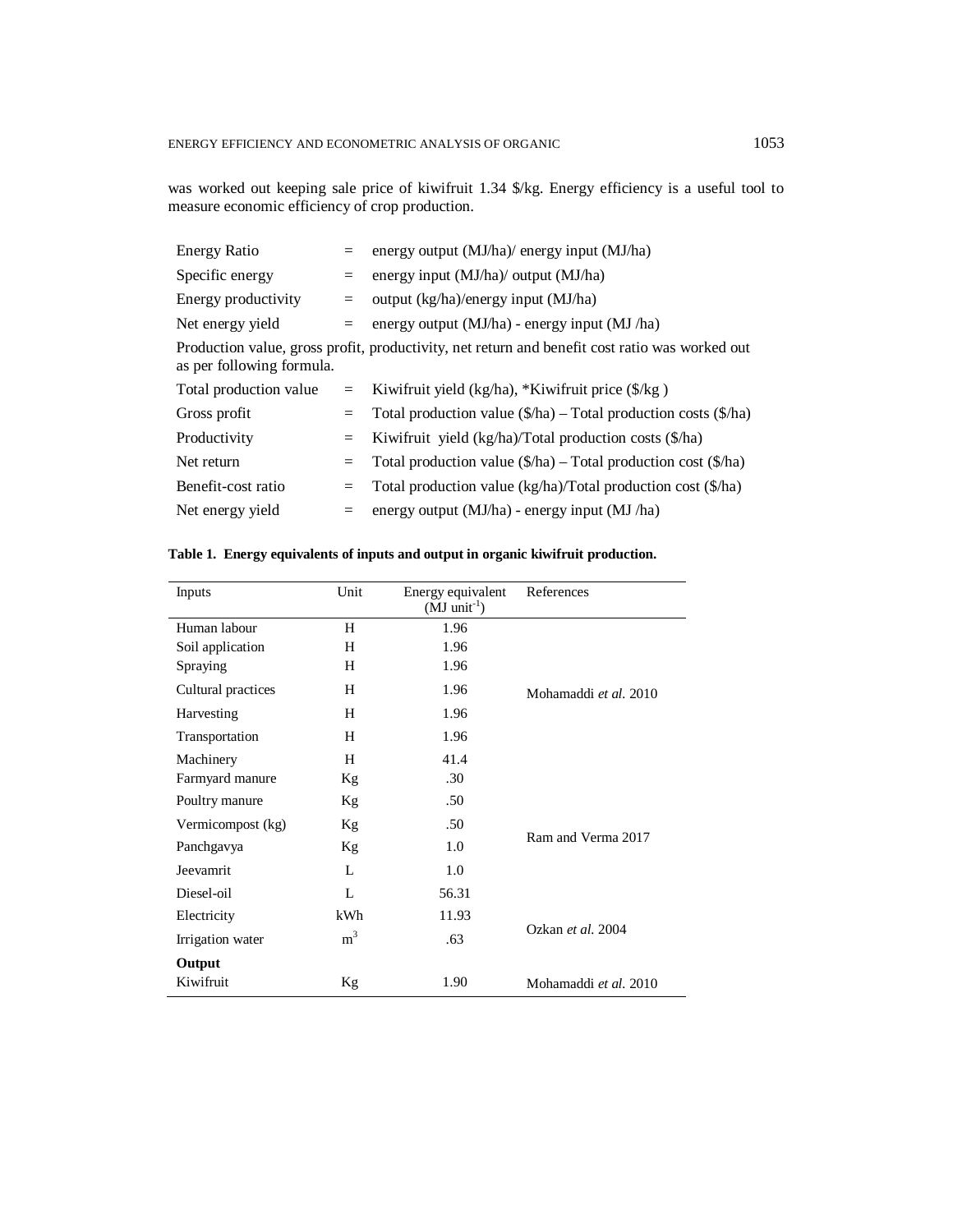#### **Results and Discussion**

The total energy consumed (Table 3) in terms of manpower, machinery and organic manures was 26401.02 with application of 100 % DM T<sub>1</sub> which was followed by the  $T_5 > T_4 > T_7 > T_2 > T_6$ > T3, recording 23267.26, 21493.94, 20194.75, 17539.54 and 15809.34 Mj per hectare respectively. It is apparent from the data that energy consumption with 200 kg/vine FYM was the highest (26401.02 MJ) (Table 2). The various input namely human labour consumed the highest energy after organic manures as compared to irrigation in all treatments of kiwifruit production, machinery consumed approx. same input energy in all the treatments, (Table 2). The percentage usage of unit energy per hectare followed the same trend as followed energy input provided. Organic manures were the highest energy-consuming input and varied from 12379.22 to 26401.02 MJ/ha in all the treatments. This might be due to the high transportation cost of the bulky organic manures. Similar results were reported by many researchers in different crops, parallel result of energy use in machinery and higher energy use for organic manures in various fruits crop production (Pimental *et al*. 1983; Strapatsa *et al.* 2006). Lower energy in machinery and diesel were reported for moderate high yield plantation of apple orchards in the eastern US (Pimental *et al.* 1983) because organic manures reduce incidence weeding and hoeing ploughing and improve the water capacity of the soil.

|                 |          |                |          | Unit/ha                         |          |          |         |
|-----------------|----------|----------------|----------|---------------------------------|----------|----------|---------|
|                 | $T_1$    | $T_2$          | $T_3$    | T <sub>4</sub>                  | $T_5$    | $T_6$    | $T_7$   |
| Human labour    | 1020     | 950            | 945      | 1002                            | 1010     | 975      | 998     |
| Machinery       | 13.55    | 13.55          | 13.55    | 13.55                           | 13.55    | 13.55    | 13.55   |
| Organic manures | 75200    | 18348          | 12408    | 43804                           | 46774.4  | 15378.4  | 35318.8 |
| Diesel oil      | 12       | 12             | 12       | 12                              | 12       | 12       | 12      |
| Irrigation      | 600.13   | 600.13         | 600.13   | 600.13                          | 600.13   | 600.13   | 600.13  |
| Spraying        | 5        | 5              | 5        | 5                               | 5        | 5        | 5       |
|                 |          |                |          | Energy input MJ/ha              |          |          |         |
|                 | $T_1$    | T <sub>2</sub> | $T_3$    | $T_{4}$                         | $T_5$    | $T_6$    | $T_7$   |
| Human labour    | 1999.2   | 1862           | 1852.2   | 1963.92                         | 1979.6   | 1911     | 1956.08 |
| Machinery       | 560.97   | 560.97         | 560.97   | 560.97                          | 560.97   | 560.97   | 560.97  |
| Organic manures | 22560    | 9174.4         | 8685.6   | 15622.8                         | 15867    | 8929     | 13472.3 |
| Diesel oil      | 675.72   | 675.72         | 675.72   | 675.72                          | 675.72   | 675.72   | 675.72  |
| Irrigation      | 600.13   | 600.13         | 600.13   | 600.13                          | 600.13   | 600.13   | 600.13  |
| Spraying        | 5        | 5              | 5        | 5                               | 5        | 5        | 5       |
|                 | 26401.02 | 12878.22       | 12379.62 | 19428.54                        | 19688.42 | 12681.82 | 17270.2 |
|                 |          |                |          | Percentage of Energy Input used |          |          |         |
|                 | $T_1$    | $T_2$          | $T_3$    | T <sub>4</sub>                  | $T_5$    | $T_6$    | $T_7$   |
| Human labour    | 7.57     | 14.45          | 14.96    | 10.10                           | 10.05    | 15.06    | 11.32   |
| Machinery       | 2.12     | 4.35           | 4.53     | 2.88                            | 2.84     | 4.42     | 3.24    |
| Organic manures | 85.45    | 71.23          | 70.16    | 80.41                           | 80.59    | 70.40    | 78.00   |
| Diesel oil      | 2.55     | 5.24           | 5.45     | 3.47                            | 3.43     | 5.32     | 3.91    |
| Irrigation      | 2.27     | 4.66           | 4.84     | 3.08                            | 3.04     | 4.73     | 3.47    |
| Spraying        | 0.01     | 0.03           | 0.04     | 0.02                            | 0.02     | 0.03     | 0.02    |
| Total % age     | 100.00   | 100.00         | 100.00   | 100.00                          | 100.00   | 100.00   | 100.00  |

| Table 2. Amount of unit requirement and energy input along with per cent share of input energy. |  |  |
|-------------------------------------------------------------------------------------------------|--|--|
|-------------------------------------------------------------------------------------------------|--|--|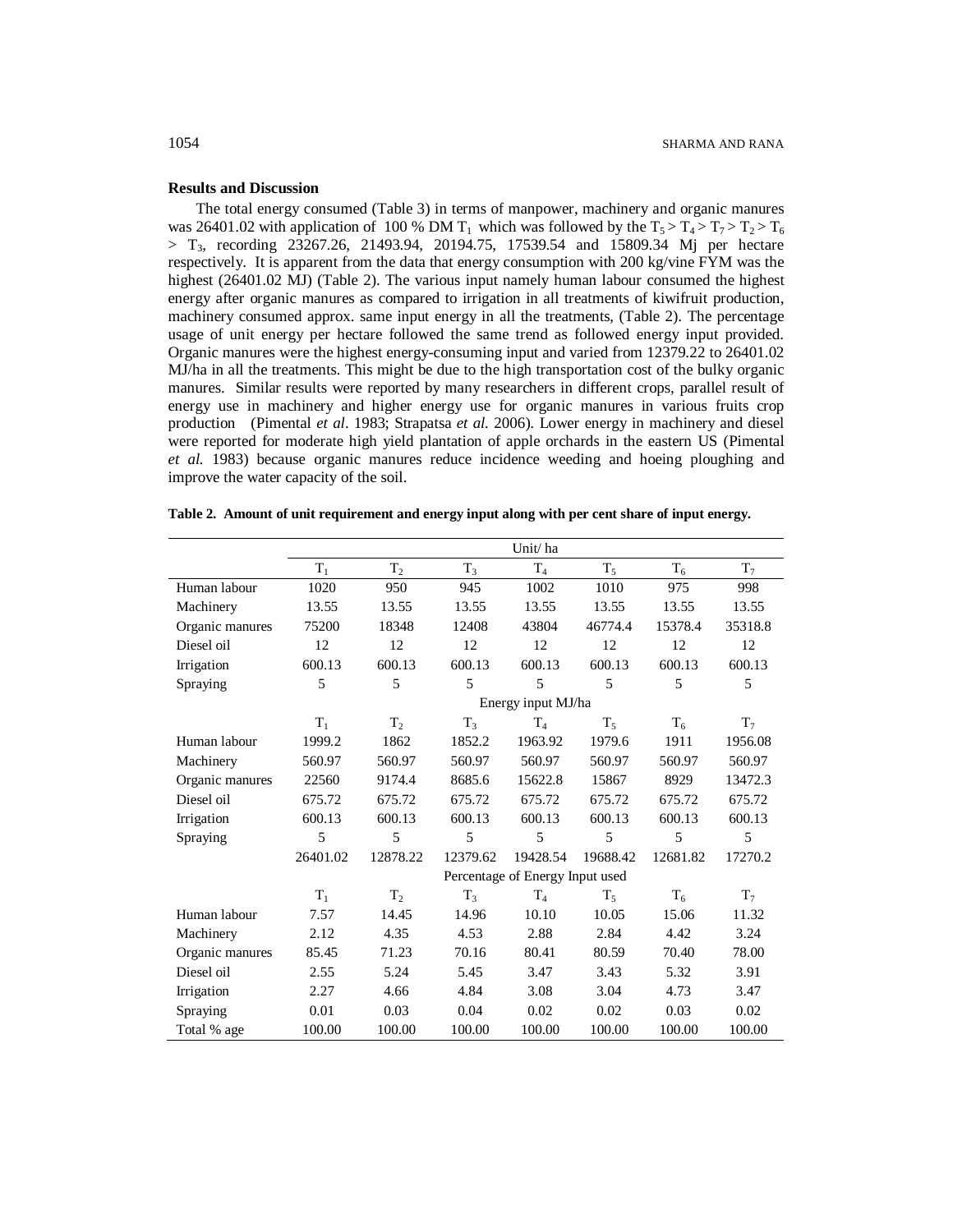|                |                 | Yield (Kg)    |                           |                          | Energy<br>ratio |                             | Specific | Xet             | Total                            |                                   |                          | Produc-         | B:C<br>ratio |
|----------------|-----------------|---------------|---------------------------|--------------------------|-----------------|-----------------------------|----------|-----------------|----------------------------------|-----------------------------------|--------------------------|-----------------|--------------|
| Code           | Per Vine Kg per | hectare       | Energy<br>output<br>MJ/ha | Energy<br>input<br>MJ/ha |                 | Energy<br>produc-<br>tivity | energy   | energy<br>MJ/ha | production<br>value $(\$)$       | Cost of<br>cultivation<br>$(5)^*$ | Gross<br>profit<br>(\$)* | tivity<br>value |              |
| $\mathbf{I}_1$ | 37.11           | .36<br>13953. | 26511.384                 | 26401.02                 | $1.00\,$        | 0.52                        | 1.89     | 110.36          |                                  | 10347.05                          | 8350.44                  | 1.34            | 1.80         |
|                | 38.88           | 14618.88      | 27775.872                 | 12878.22                 | 2.15            | $1.13$                      | 0.88     | 14897.65        | 18697.50<br>19589.29<br>14132.71 | 8555.24                           | 11034.05                 | 1.70            | 2.28         |
|                | 28.05           | 10546.8       | 20038.92                  | 12379.62                 | 1.61            | 0.85                        | 1.17     | 7659.30         |                                  | 6660.20                           | 7472.50                  | 1.58            | 2.12         |
|                | 30.01           | 11283.76      | 1439.144                  | 19428.54                 | 1.10            | 0.58                        | 1.72     | 2010.60         | 15120.23                         | 7198.57                           | 7921.66                  | 1.56            | 2.10         |
|                | 40.41           | 15194.16      | 8868.904                  | 19688.42                 | 1.46            | 0.77                        | 1.29     | 84.0816         | 20360.17                         | 10816.85                          | 9543.31                  | 1.40            | 1.88         |
|                | 32.41           | 12186.16      | 13153.704                 | 12681.82                 | 1.82            | 0.96                        | 1.04     | 10471.88        | 16329.45                         | 7578.985                          | 8750.46                  | 1.60            | 2.15         |
| $\Gamma_7$     | 34.33           | 12908.08      | 24525.352                 | 17270.2                  | 1.42            | 0.74                        | 1.33     | 7255.15         | 7296.8272                        | 7331.21                           | 9965.61                  | 1.76            | 2.36         |
|                | $N_1$           |               |                           |                          |                 |                             |          |                 |                                  |                                   |                          |                 |              |

Table 3. Amount of energy outputs in kiwifruit production with specific references to yield and econometric analysis (MJ/ha).

\*Values in US dollars (\$).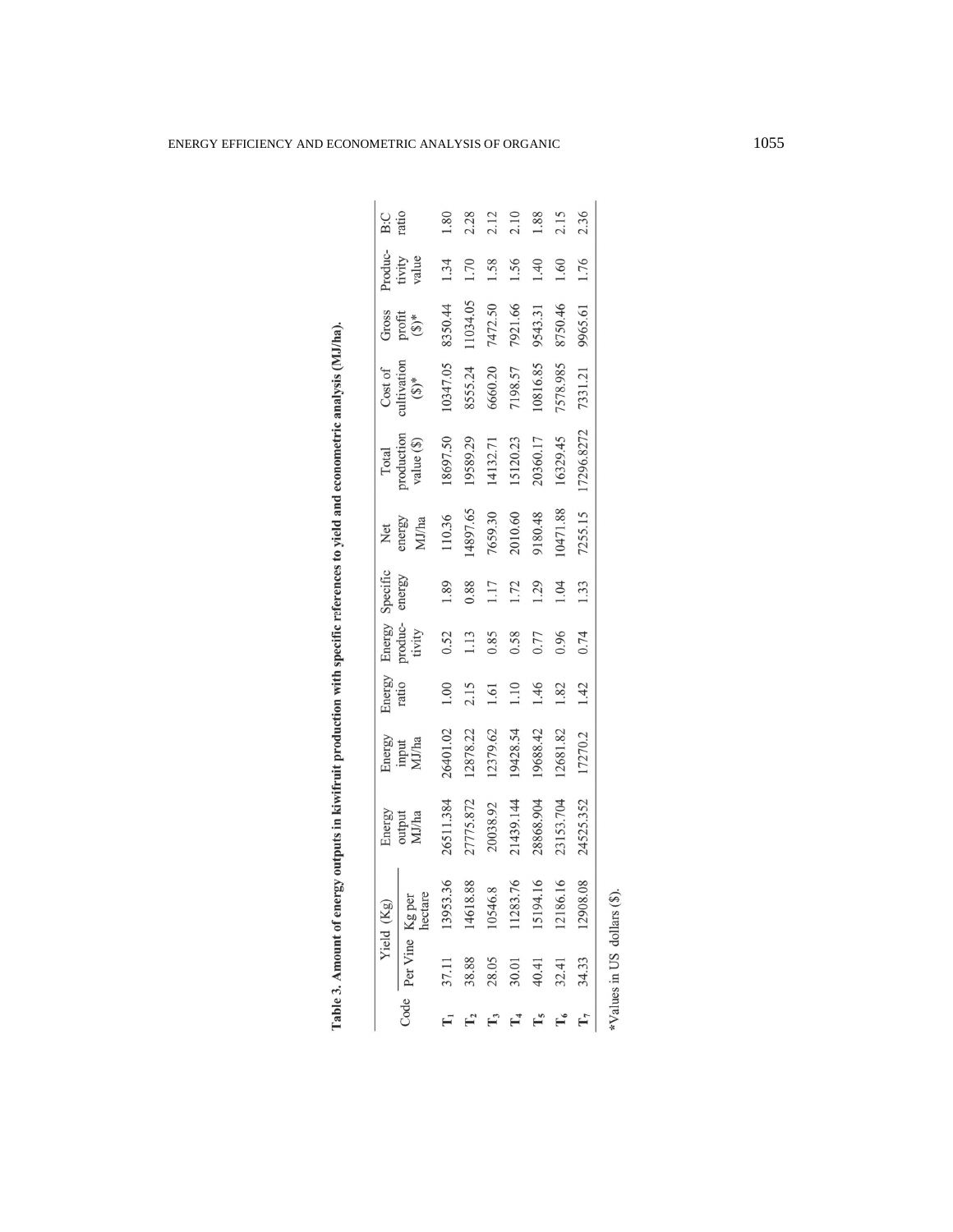The new method of energy combines with usual concepts of economics to evaluate and optimize the design and performance of energy systems. Energy analysis and economical production system could be the more inclusive mode for the best management strategies. The highest crop yield and energy output (Table 3) was recorded with the  $T_5$  i.e. application DM along with vermicompost which was followed by  $T<sub>2</sub>$ . The highest energy ratio, energy productivity net energy and gross profit were recorded with the application of vermicompost (100%) on N equivalence, recording 2.15, 1.13 14897.65 MJ/ ha and 11034.05 \$, respectively. Whereas, the lowest value of specific energy was observed with  $T_2$ .

The cost-economics analysis of kiwifruit production is presented in Table 3. The observation showed that the total production value (20360.17 \$/ha) was the highest with the application of 50 per cent DM and 50 per cent VC  $(T_5)$ . The highest productivity value (0.431) and benefit cost ratio (2.36) was found with the application of DM, VC and PM which was followed by  $T_2$ . Similar studies were also conducted previously to determine energy usage efficiency in organic apricot, banana, apple production, and the energy usage efficiency value by Yilmaz and Aydin (2020). Organic kiwifruit production is a profitable production in terms of energy usage efficiency. Some of the benefits desired to be obtained through energy input/output analysis are summarized as: being able to evaluation whether energy has been used effectively or not. Once this is determined, then energy wastage will be avoided, as use of excessive energy will be avoided, which in turn, will lower the negative effects caused by environmental exposure of excessive energy, fuel, etc. in peach (Göktolga *et al*. 2006). Demircan *et al*. (2006) reported that proper tractor selection and management of machinery to decrease direct use of diesel fuel are needed to save non-renewable energy sources without impairing the yield or profitability of sweet cherry production. Similar results on the energy input-output analyses of organic fruit crops were also reported for several crops, like grape (Baran *et al.* 2017a), walnut (Baran *et al.* 2017b) mulberry (Gokdogan *et al.* 2017), lemon (Bilgili 2012), kiwifruit (Mohamadi *et al*. 2010) and cherry (Kizilaslan 2009).

In conclusion, various energy analyses based on input and output sources pattern were done in kiwifruit production system. Organic production system is an emerging system towards the approach of sustainable fruit product. The highest energy inputs units per hectare were utilized by  $T_1$  out of which over 86 per cent were from organic manure inputs. The highest yield per hectare, as well as the output energy, were observed in the treatment  $T_5$  which was followed by  $T_2$ . Whereas, the highest energy ratio, energy productivity, and specific energy were recorded under  $T_2$ . Likewise, the highest productivity ratio and benefit-cost ratio recorded under  $T_7$  was followed by  $T_2$ . Therefore,  $T_2$  gave the superior result as because the treatment provided optimum amount of output along with maximum returns.

#### **Acknowledgements**

The authors gratefully acknowledge the Department of Fruit Science, Dr. YSP University of Horticulture & Forestry, Nauni , Solan, Himachal Pradesh for providing the necessary facility.

#### **References**

- Ayala S and Rao EP 2002. Perspectives of soil fertility management with a focus on fertilizer use for crop productivity. Curr. Sci. **82**: 797-807.
- Baran MF, Lule F and Gokdogan O 2017a. Energy input-output analysis of organic grape production: a case study from Adıyaman province. Erwerbs-Obstbau. **59**: 275-279.
- Baran MF, Oguz HI and Gokdogan O 2017b. Determination of energy input-output analysis in organic strawberry production. Fres. Environ. Bull. **26**: 2076-2081